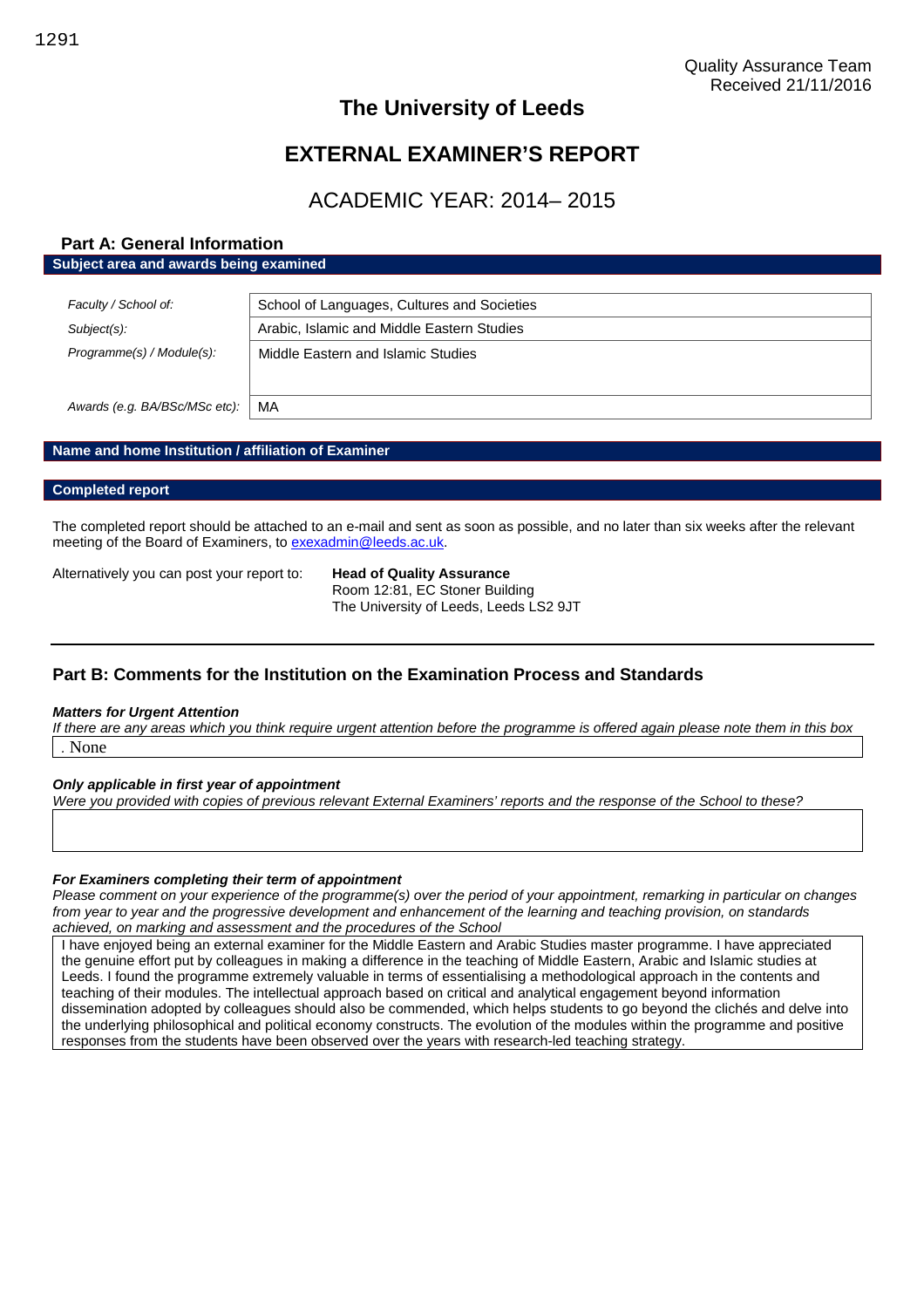## **Standards**

- **1. Please indicate the extent to which the programme Aims and Intended Learning Outcomes (ILOs) were commensurate with the level of the award**
	- *The appropriateness of the Intended Learning Outcomes for the programme(s)/modules and of the structure and content of the programme(s);*
	- *The extent to which standards are appropriate for the award or award element under consideration.*

I found the programme and module 'intended learning outcomes' are efficiently appropriate to the award of master in the subject matter; as the delivery of the modules and the quality of delivery is observed to fulfil such outcomes.

- **2. Did the Aims and ILOs meet the expectations of the national subject benchmark (where relevant)?**
	- *The comparability of the programme(s) with similar programme(s) at other institutions and against national benchmarks and the Framework for Higher Education Qualifications.*

Comparing other programmes in the subject area, I found this programme being successful in terms of developing new generations of subject specific individual with the appropriate intellectual acumen in understanding and discussing middle eastern and Islamic issues. The in-depth knowledge and critical approach beyond clichés put this programme beyond doubt an essential programme in the field.

- **3. Please comment on the assessment methods and the appropriateness of these to the ILOs**
	- *The design and structure of the assessment methods, and the arrangements for the marking of modules and the classification of awards;*

*The quality of teaching, learning and assessment methods that may be indicated by student performance.*

Writing essays and dissertation as well as exams as assessment methods adopted in the programme should be considered as appropriate methods of assessments. I have observed the careful attention given by first markers and the second markers in the marking of modules; as well as the extensive comments provided.

#### **4. Were students given adequate opportunity to demonstrate their achievement of the Aims and ILOs?**

- *The academic standards demonstrated by the students and, where possible, their performance in relation to students on comparable courses;*
	- *The strengths and weaknesses of the students as a cohort.*

After examining the assignments, exams and dissertations I can conclude without any hesitation that students respond to the effort of the colleagues; and achieved very good marks. This is an indication that students responded to the given opportunities.

- **5. For Examiners responsible for programmes that include clinical practice components, please comment on the learning and assessment of practice components of the curriculum**
- **6. Please comment on the nature and effectiveness of enhancements to the programme(s) and modules since the previous year**

*It would be particularly helpful if you could also identify areas of good practice which are worthy of wider dissemination.*

The programme has developed over the years in terms of contents and in terms of developing good practice; junior colleagues have developed into successful academics in parting research-led knowledge to their students. I consider this research-led nature of the programme as an essential success for which the colleagues should be commended. The objective of developing critical thinking as part of aims should also be considered as an important quality.

#### **7. Please comment on the influence of research on the curriculum and learning and teaching** *This may include examples of curriculum design informed by current research in the subject; practice informed by research;*

*students undertaking research.* As mentioned above, colleagues have developed a research-led teaching; as their own research seems to have successfully

shaped their teaching. In addition, research based teaching approach helped them to make sure that whatever the new research is available should be part of the curriculum.

**8. Where the programme forms part of an Integrated PhD, please comment on the appropriateness of the programme as training for a PhD**

## **For Examiners involved in mentoring arrangements**

**9. If you have acted as a mentor to a new External Examiner or have received mentor support please comment here on the arrangements**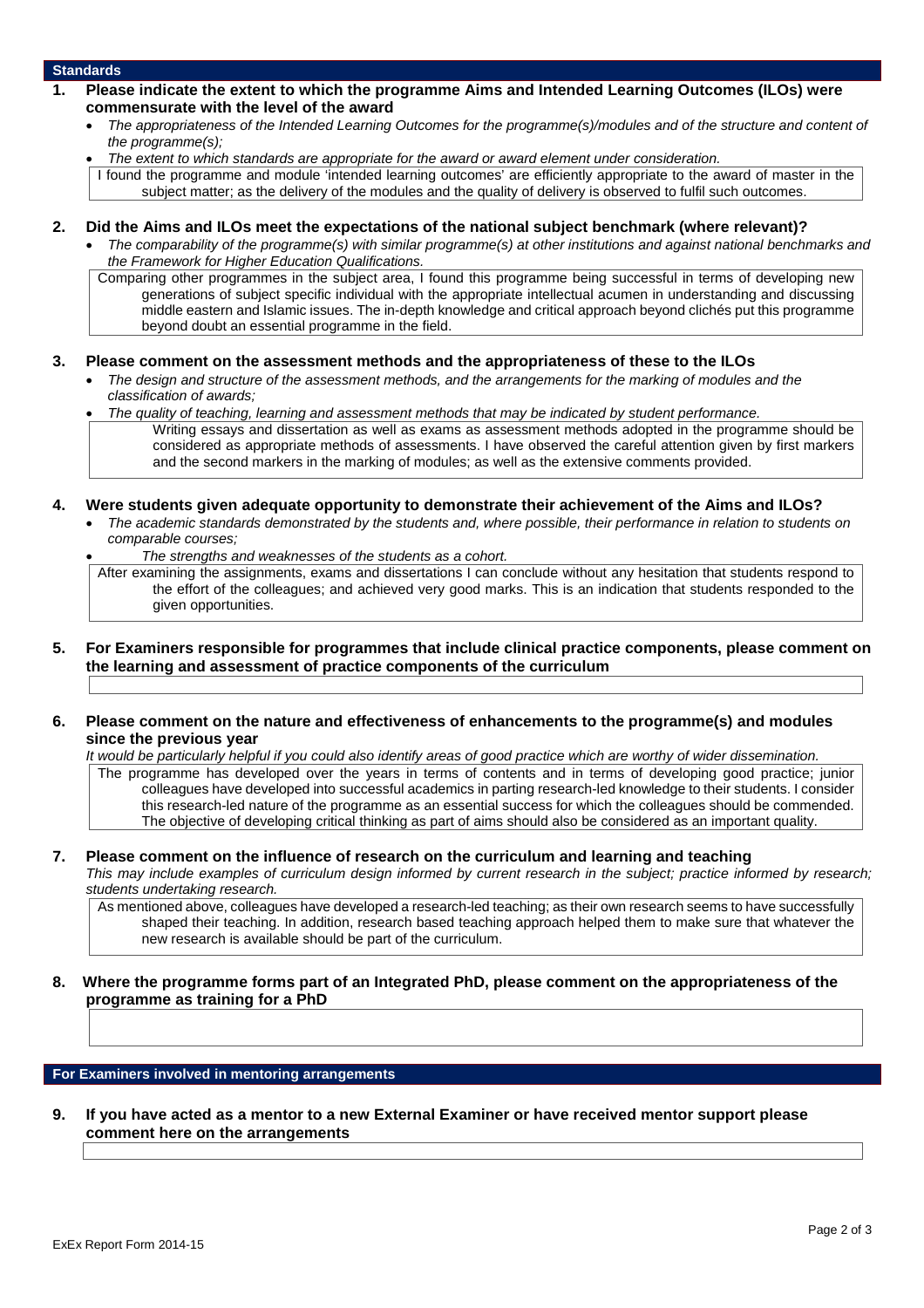**10. The University and its Schools provide guidance for External Examiners as to their roles, powers and responsibilities. Please indicate whether this material was sufficient for you to act effectively as an External Examiner.**

*Whether External Examiners have sufficient access to the material needed to make the required judgements and whether they are encouraged to request additional information.*

I found the material regarding external examination process useful and efficient. I have never in a position of requiring additional material.

**11. Did you receive appropriate documentation relating to the programmes and/or parts of programmes for which you have responsibility, e.g. programme specifications or module handbooks, marking criteria?** *The coherence of the policies and procedures relating to External Examiners and whether they match the explicit roles they are asked to perform.*

The material provided was always enough in conducting my duties.

**12. Were you provided with all draft examination papers/assessments? Was the nature and level of the questions appropriate? If not, were suitable arrangements made to consider your comments?**

Yes, I was consulted for draft exam and assessment papers. As mentioned above, I found questions and topics engaging and critical in nature; and therefore I did not need to provide any substantial comments.

**13. Was sufficient assessed / examined work made available to enable you to have confidence in your evaluation of the standard of student work? Were the scripts clearly marked/annotated?**

Yes, I was provided sufficient assessed and examined material available to ensure that the assessment process has been according to the expectations.

**14. Was the choice of subjects for dissertations appropriate? Was the method and standard of assessment appropriate?**

I have always praised colleagues for helping students to select engaging, analytical, critical and highly intellectual dissertations; I enjoyed going through them. Indeed, the method and standard of assessment was appropriate.

**15. Were the administrative arrangements satisfactory for the whole process, including the operation of the Board of Examiners? Were you able to attend the meeting? Were you satisfied with the recommendations of the Board?**

Colleagues working on the administrative side of the process have been highly efficient in their communication and making sure that I receive all the material that I need. Their efficiency and commitment should be commended too.

## **16. Were appropriate procedures in place to give due consideration to mitigating circumstances and medical evidence?**

Indeed, such considerations were also brought to the exam board with the necessary supporting documentation.

#### **Other comments**

#### **Please use this box if you wish to make any further comments not covered elsewhere on the form**

It has been an enjoyable experience for me; I have full trust that the programme will develop further and will further expand; I believe that colleagues are doing excellent work in providing a critical and in-depth understanding of middle eastern and Islamic studies subjects to their students through their research-led and research-based teaching strategies. Congratulations to all.